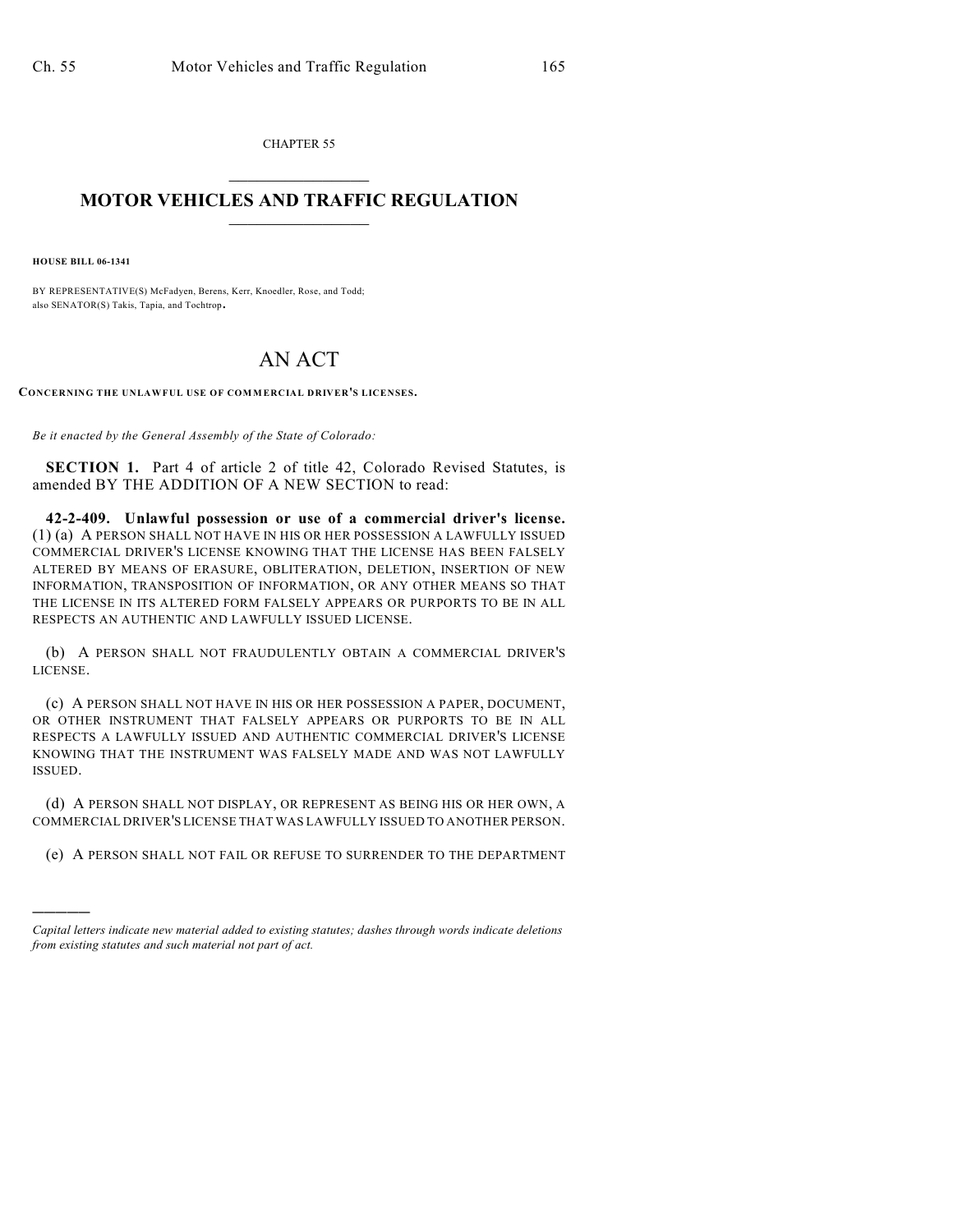UPON ITS LAWFUL DEMAND A COMMERCIAL DRIVER'S LICENSE ISSUED TO THE PERSON THAT HAS BEEN SUSPENDED, REVOKED, OR CANCELLED BY THE DEPARTMENT. THE DEPARTMENT SHALL NOTIFY IN WRITING THE DISTRICT ATTORNEY'S OFFICE IN THE COUNTY WHERE THE VIOLATION OCCURRED OF ALL VIOLATIONS OF THIS PARAGRAPH (e).

(f) A PERSON SHALL NOT PERMIT THE UNLAWFUL USE OF A COMMERCIAL DRIVER'S LICENSE ISSUED TO THE PERSON.

(g) A PERSON SHALL NOT PHOTOGRAPH, PHOTOSTAT, DUPLICATE, OR IN ANY WAY REPRODUCE A COMMERCIAL DRIVER'S LICENSE OR FACSIMILE THEREOF FOR THE PURPOSE OF DISTRIBUTION, RESALE, REUSE, OR MANIPULATION OF THE DATA OR IMAGES CONTAINED IN THE COMMERCIAL DRIVER'S LICENSE UNLESS AUTHORIZED BY THE DEPARTMENT OR OTHERWISE AUTHORIZED BY LAW.

(2) A PERSON WHO VIOLATES A PROVISION OF SUBSECTION (1) OF THIS SECTION COMMITS A MISDEMEANOR AND SHALL BE PUNISHED AS FOLLOWS:

(a) IMPOSITION OF A FINE OF NOT LESS THAN FIVE HUNDRED DOLLARS AND NOT MORE THAN ONE THOUSAND DOLLARS FOR A FIRST OFFENSE; OR

(b) IMPOSITION OF A FINE OF NOT LESS THAN ONE THOUSAND DOLLARS AND NOT MORE THAN TWO THOUSAND DOLLARS FOR A SECOND OR SUBSEQUENT OFFENSE WITHIN FIVE YEARS AFTER THE FIRST OFFENSE.

(3) (a) UPON RECEIPT OF A NOTICE OF CONVICTION UNDER THIS SECTION, THE DEPARTMENT SHALL PERMANENTLY REVOKE THE PERSON'S RIGHT TO RECEIVE A COMMERCIAL DRIVER'S LICENSE.

(b) A NOTICE OF REVOCATION UNDER THIS SECTION SHALL BE MAILED TO THE PERSON BY THE DEPARTMENT IN COMPLIANCE WITH SECTION 42-2-119 (2).

(c) UPON RECEIPT OF THE NOTICE OF REVOCATION, THE PERSON OR THE PERSON'S ATTORNEY MAY REQUEST A HEARING IN WRITING. THE DEPARTMENT, UPON NOTICE TO THE PERSON AS PROVIDED IN SECTION 42-2-119 (2), SHALL HOLD A HEARING AS SOON AS PRACTICABLE AT THE DISTRICT OFFICE OF THE DEPARTMENT CLOSEST TO THE RESIDENCE OF THE PERSON; EXCEPT THAT, AT THE DISCRETION OF THE DEPARTMENT, ALL OR PART OF THE HEARING MAY BE CONDUCTED IN REAL TIME BY TELEPHONE OR OTHER ELECTRONIC MEANS IN ACCORDANCE WITH SECTION 42-1-218.5.

(d) THE ORDER OF THE HEARING OFFICER IS THE FINAL AGENCY ACTION AND MAY BE APPEALED UNDER SECTION 42-2-135. A PETITION FOR JUDICIAL REVIEW SHALL BE FILED WITHIN THIRTY DAYS AFTER THE DATE OF THE ORDER.

(4) A COURT SHALL NOT ACCEPT A PLEA OF GUILTY TO ANOTHER OFFENSE FROM A PERSON CHARGED WITH A VIOLATION OF THIS SECTION; EXCEPT THAT THE COURT MAY ACCEPT A PLEA OF GUILTY TO ANOTHER OFFENSE UPON A GOOD FAITH REPRESENTATION BY THE PROSECUTING ATTORNEY THAT THE ATTORNEY CANNOT ESTABLISH A PRIMA FACIE CASE IF THE DEFENDANT IS BROUGHT TO TRIAL ON THE ORIGINAL OFFENSE.